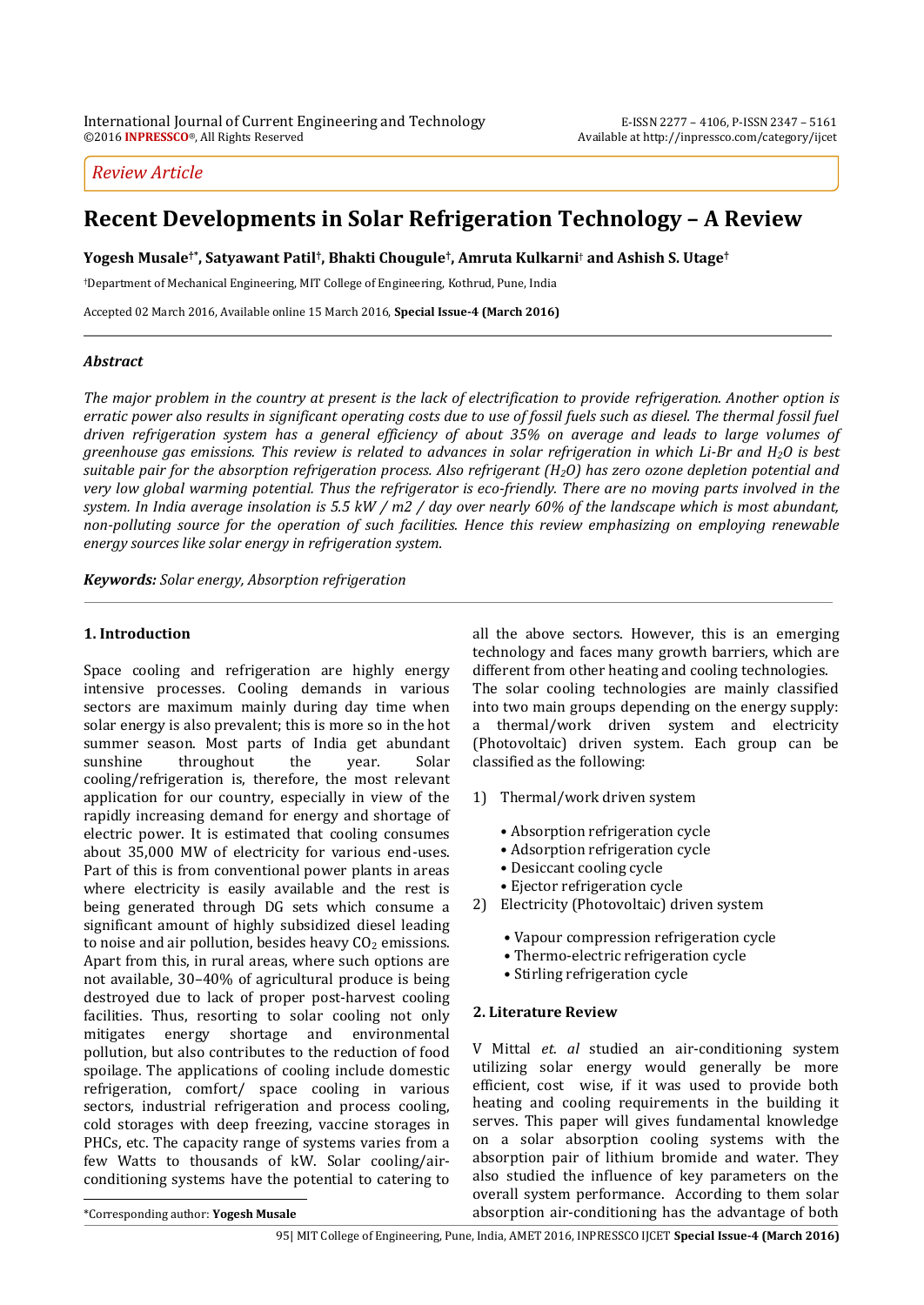the supply of sunshine and the need for refrigeration to reach maximum levels in the same season. Of the two main technologies of solar cooling systems namely, solar thermal technology and solar cooling technology, the emphasis in this paper is placed on solar cooling technology.



**Fig 2.1** solar absorption air-conditioning

The main process taking place in the chiller is as follows (as shown in Figure 2.2).

• Line 1-7: The weak solution from the absorber at point 1 is pumped through the heat exchanger to the generator; point 7 indicates the properties of the solution at the outlet of the heat exchanger. During the process 1-7, the concentration of the weak solution is held constant.

• Line 7-2-3: Process 7-2 shows the sensible heating of the weak solution in the generator, and 2-3 indicates the boiling of water vapour from the solution at the constant condensing pressure Pc (although the boiling pressure is a little higher than the condensing pressure, the difference is negligible). During this process, the weak solution becomes a strong solution.

• Line 3-8: Symbolizes the strong solution passing to the absorber through the heat exchanger, in which it preheats the weak solution flowing from the absorber to the generator. During this process, the concentration of the strong solution is constant. Where,



• Line 8-4-1: Indicates the idealized process of absorption of water vapour from the evaporator by the strong solution in the absorber.

• Line 2-5: Denotes the condensation of water vapour in the condenser by the cooling water from the cooling tower, at constant condensing pressure Pc.

• Line 5-6: Shows the flow of condensed water from the condenser to the evaporator.

• Line 6-1: Indicates the evaporation of the water in the evaporator due to the prevailing low pressure Pe. Also, the water absorbs the heat from the space to be cooled. The water vapour from the evaporator is, in turn, absorbed by the strong solution in the absorber, thus completing the cycle of refrigeration.

Some of the findings of this paper are as follows:

• Among the major working pairs available, LiBr- H2O is considered to be better suited for solar absorption air-conditioning applications. LiBr – H2O pair has higher COP than any other pair of the working fluids

• Generator inlet temperature of the chiller is the most important parameter in the design and fabrication of a solar powered air-conditioning system.

• A Single effect system with refrigerant storage has the advantage of accumulating refrigerant during the hours of high solar insolation but the double effect convertible system has a higher overall COP.

• A Two-stage system has the advantage of lowering the generator temperature, which provides the use of conventional flat plate collectors, thereby bringing down the cost of the system.

V. K. Bajpai *et. al* focused on design and study an environment friendly vapour absorption refrigeration system of unit capacity using R 717 (NH3) and water as the working fluids. The basic idea of this paper is derived from the solar heating panel installed on the hostel roofs of the institute. They designed the following a solar absorption refrigeration system.





They calculated the heat input required to run the 1TR vapour refrigeration system is about 304.2 KJ/min. This heat in the generator is supplied by the hot water

96| MIT College of Engineering, Pune, India, AMET 2016, INPRESSCO IJCET **Special Issue-4 (March 2016)**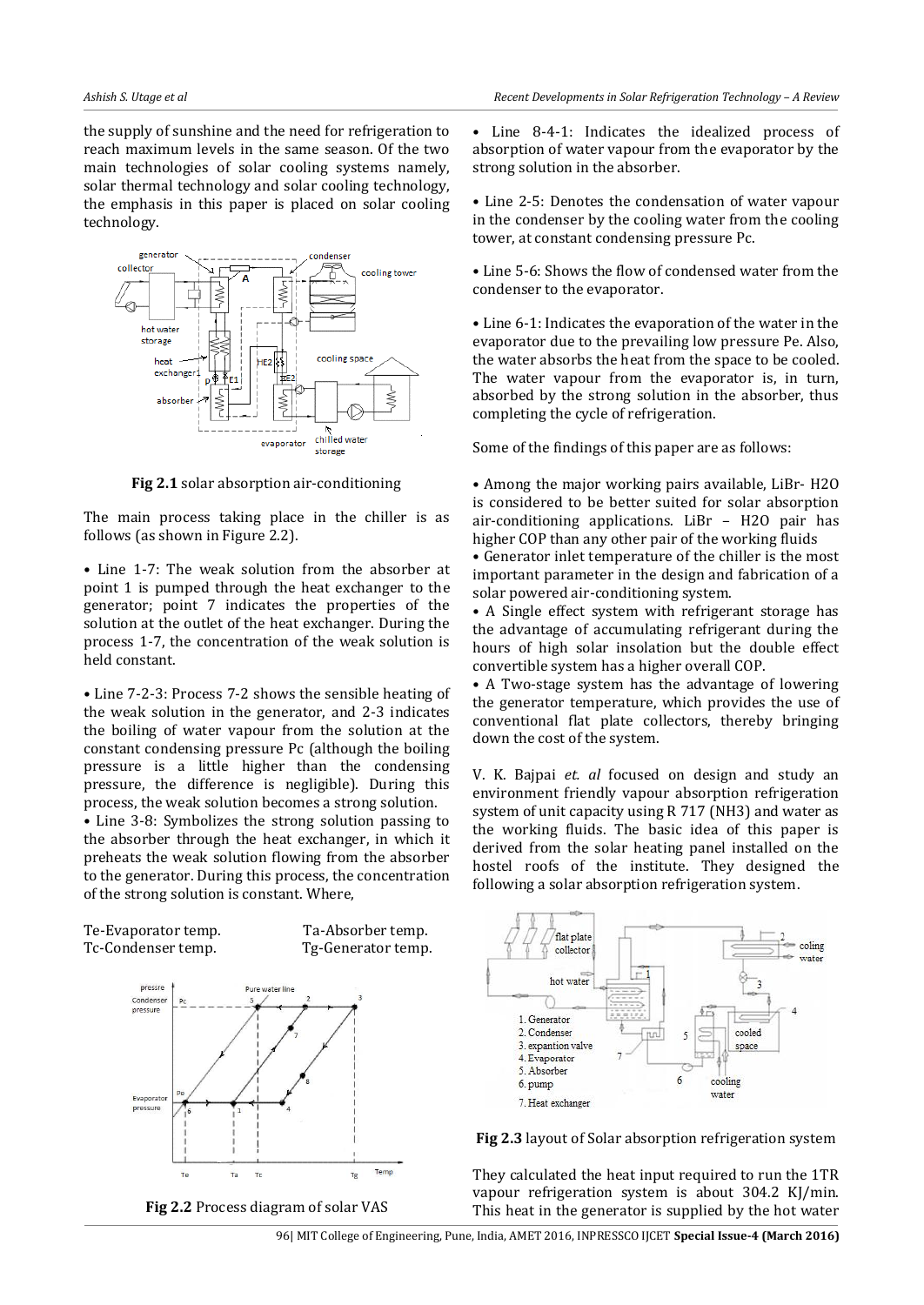coming from the solar flat plate water heater. For this system the coefficient of performance is also calculated. The results can be summarized as:

- Mass flow rate of cold water=3 Kg/min
- Designed operating conditions:
- Condenser pressure: 10 bar
- Evaporator pressure: 1 bar
- Heat input required (at generator) = 304.2 KJ/min
- Area of the solar collectors required  $= 24$  square meter i.e. 4 plates of  $3 \times 2$  m<sup>2</sup> can be used.
- Output temp of water from solar heater =  $84 \text{ }^{\circ}$ C
- COP of refrigerating unit  $= 0.69$
- COP of the whole system = 0.58

From above results, he has been proved the feasibility of the solar powered vapour absorption refrigeration system.

Lim Chin Haw *et al*. studied an air-conditioning system which is the dominant energy consuming appliances in most of today office buildings. Today most of the small office buildings deployed conventional cooling technologies (VCR) that exhibits high energy consumption, high electricity peak loads demand and in general it employ refrigerants which have several negative impacts on the environment. Because of the high energy cost, the decrease of fossil fuel resources and the rise of environmental pollution. Hence they utilized the low level renewable energy sources such as solar energy in refrigeration systems. In this paper they provided technical overview and economic feasibility of a solar assisted air conditioning system.

 In this study absorption chiller is used having 23 kW capacity and 0.7 C.O.P. They found that solar assisted air conditioning based on small absorption chiller is suitable for small office. It leading to save remarkable electricity and reduces the environmental impact especially the reduction of CO2 from the environment. It is vital to maximize the application of the solar thermal energy by not only as driving heat source for the absorption chiller but also providing hot water supply to the users. With both of this usage, the economic viability of solar assisted air conditioning system can be further optimized. Although solar assisted air conditioning system has a high capital investment but with a payback period of 8 years, it has made this technology a viable investment for both the client and the developer of a small office building development.

Ashwin Philip Kurian *et. al* reported the absorption refrigeration system. The absorption refrigeration system catering to a load of 1.2 kW running at a lower temperature level of -4 Deg C requiring about 2.4 kW of heat input to the bubble pump and generator. The system required a high performance vacuum tube solar thermal collector with  $6.4 \text{ m}^2$  of absorber area with COP approaching 0.5 when heat output at the condenser and absorber was closer to 55 Deg C. This was to cater to 500 kg of fruit and vegetable in a floor are of 12m2. It came equipped with an ice battery bank of 6 kWh. This required a much higher temperature for the generation and bubble pumping thermal input however at nearly 190 Deg C.

N. Hatraf *et al*. studied the effect of external and operating conditions on a solar Lithium Bromide absorption chiller.



**Graph 2.1** Effect of the generator temperature on COP

The coefficient of performance COP depends on generator temperature, as shown in the Graph 2.1, more we increase the boiling temperature, the separation of the water vapors occurs easily and consequently we increase the effectiveness of the absorption chiller however the generator inlet temperature could not be increased too much because of the crystallization of the LiBr.



**Graph 2.2** Effect of ambient temperature on COP

The ambient temperature has a negligible effect on the COP of the chiller, because of the use of water as cooling fluid.



**Fig. 2.3** Effect of the generator heat quantity on flow rate of the strong solution

According to the exposed results, they concluded that LiBr/water absorption chiller is more convenient than other couple for the same capacity, it doesn't depends